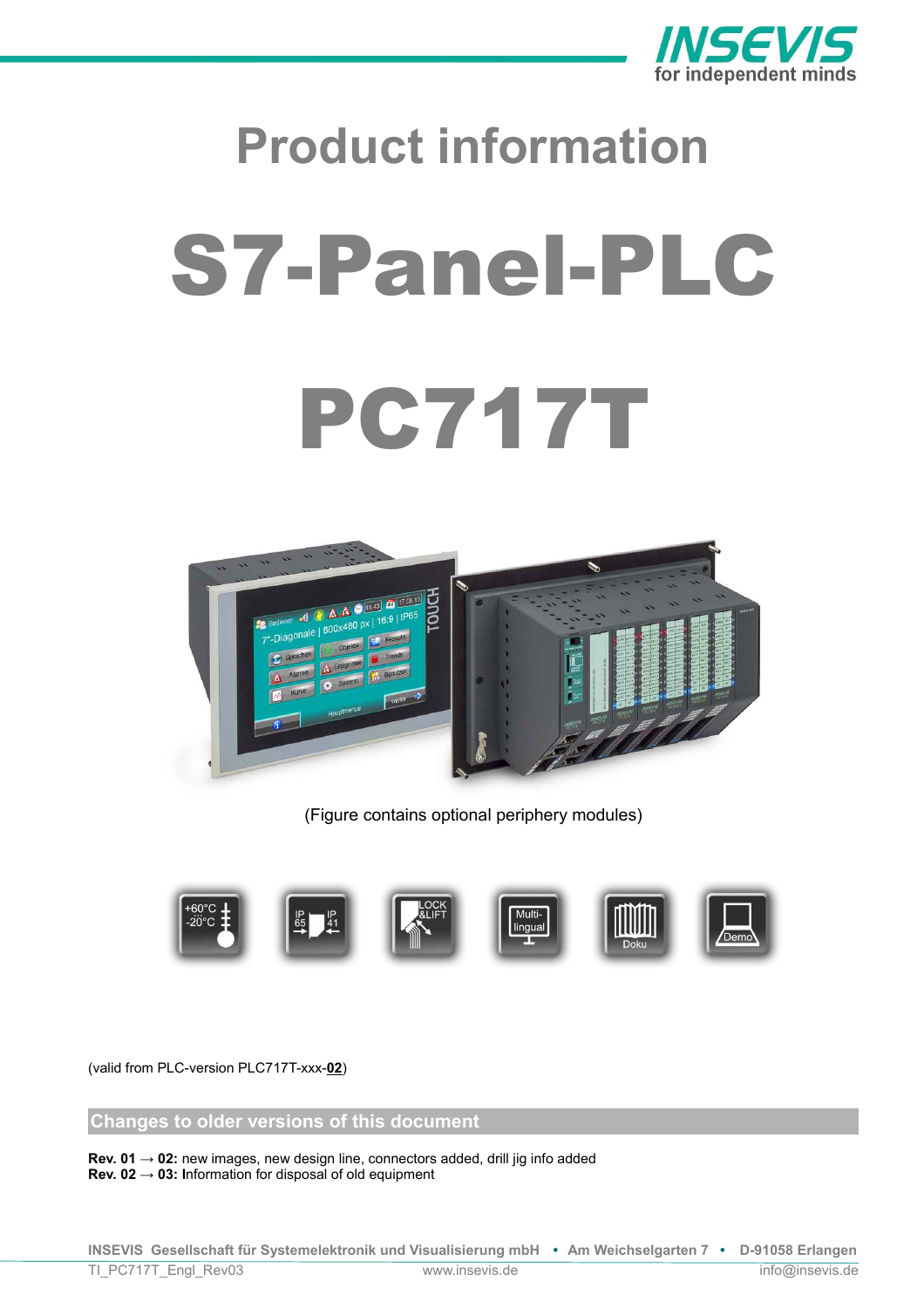# VSEVI for independent minds

# **Description**

# **S7-Panel-PLC with**

- 7 TFT display (800x480 pixel) resistive touch (front protection class IP65)

## **Standard configuration:**

**RS232 with** - free ASCII protocol

## **RS485 with**

- free ASCII protocol - Modbus RTU - with switchable terminate

resistors for RS485

## **2x Ethernet (as switch or separated) with**

- S7-connection (Put/Get) - Send/ Receive via TCP and UDP, - Modbus TCP

## **CAN**

- protocol compatible to .<br>- CANopen® - Layer2 communication - with switchable terminate resistors for RS485

**Micro-SD-card slot** - for SD-cards up to 8GByte

## **Run/Stop switch**

**State LEDs** for Power, Battery, Error, Run

**Inserting stripes**  - for Logo and identification (thereby customized adaption possible easy)

**Additional configuration:** (optional)

**Profinet IO Controller**

**Scope of delivery:**  - Mounting kit with grounding terminal - Technical data sheet



*Figure above: View to rear side and connections sides of PC717T-PNC*

*Figure below: CPU-connections of all Panel-PLC-devices with periphery slots with CPUs type T and with option Profinet IO Controller on slot 1*



**INSEVIS Gesellschaft für Systemelektronik und Visualisierung mbH • Am Weichselgarten 7 • D-91058 Erlangen**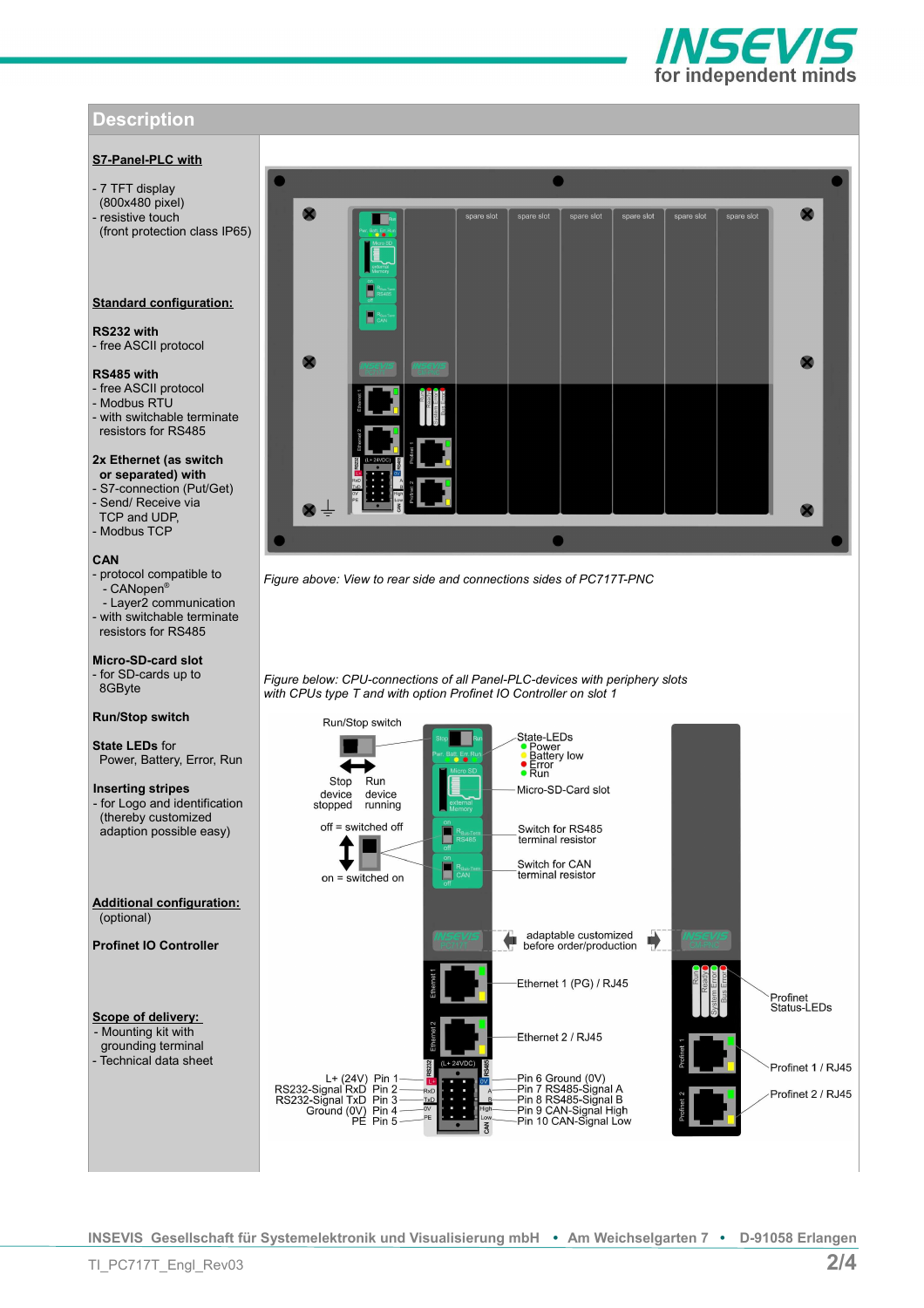

| Technical data                                           |                                                                                                                                                                                                                             |
|----------------------------------------------------------|-----------------------------------------------------------------------------------------------------------------------------------------------------------------------------------------------------------------------------|
| Dimensions $W \times H \times D$ (mm)                    | 222 x 147 x 95                                                                                                                                                                                                              |
| Cut out $W \times H$ (mm)                                | 203 x 126                                                                                                                                                                                                                   |
| Weight                                                   | ca. 700g                                                                                                                                                                                                                    |
| Operating temperature range                              | $-20^{\circ}$ C  +60 $^{\circ}$ C (without condensation)                                                                                                                                                                    |
| Storage temperature range                                | $-30^{\circ}$ C $ + 80^{\circ}$ C                                                                                                                                                                                           |
| IP-protection class<br>front panel<br>rear side          | IP65<br>IP41                                                                                                                                                                                                                |
| Connection technology                                    | removable connector with 2 bolt flanges<br>(cage clamp technology) for cross section up to max. 1,5mm <sup>2</sup>                                                                                                          |
| Load voltage L+                                          | 24V DC (11 V  30V DC)                                                                                                                                                                                                       |
| Current consumption                                      | 200mA  1300mA                                                                                                                                                                                                               |
| Power dissipation                                        | 4,8W (typ.)  31,2W (max. with Profinet and full of periphery)                                                                                                                                                               |
| Start-up current                                         | < 3A                                                                                                                                                                                                                        |
| Diagonal of display (inch)                               | 7" (178mm)                                                                                                                                                                                                                  |
| Display resolution (pixel)                               | 800x480 Pixel (WVGA)                                                                                                                                                                                                        |
| Display unit                                             | TFT display with 16Bit colours                                                                                                                                                                                              |
| Operating unit                                           | analog resisitive touch screen                                                                                                                                                                                              |
| Visualization tool                                       | VisuStage                                                                                                                                                                                                                   |
| unit to reference there                                  | PC710T, PC717T                                                                                                                                                                                                              |
| Technical data                                           | <b>CPU</b>                                                                                                                                                                                                                  |
| CPU-type                                                 | <b>CPU-T (PC717T)</b>                                                                                                                                                                                                       |
| Working memory $=$ battery                               | 1MB 512 kByte remanent                                                                                                                                                                                                      |
| backed load memory                                       | 8MB                                                                                                                                                                                                                         |
| Diagnostic buffer                                        | 100 entries (all remanent)                                                                                                                                                                                                  |
| Flash<br>internal - for visualization<br>external memory | 48 MByte<br>Micro SD, up to max. 8 GByte (not necessary for S7-program, only for archiving)                                                                                                                                 |
| OB, FC, FB, DB                                           | each 2.048                                                                                                                                                                                                                  |
| Local data                                               | 32kByte (2kByte per block)                                                                                                                                                                                                  |
| Number of in- and outputs                                | in each case 4.096 Byte (32.769 Bit) addressable                                                                                                                                                                            |
| Process image                                            | in each case 4.096 Byte (default set is 128 Byte)                                                                                                                                                                           |
| Number of merkerbytes                                    | 4.096 (remanence adjustable, default set is 015)                                                                                                                                                                            |
| Number of taktmerker                                     | 8 (1 Merkerbyte)                                                                                                                                                                                                            |
| Number of timer, counter                                 | in each case 512 (each remanence adjustable, default set is 0)                                                                                                                                                              |
| Depth of nesting                                         | up to 16 code blocks                                                                                                                                                                                                        |
| Real-time clock                                          | yes (accumulator-backed hardware clock)                                                                                                                                                                                     |
| elapsed hour counter                                     | 1 (32Bit, resolution 1h)                                                                                                                                                                                                    |
| Program language                                         | STEP 7 <sup>®</sup> - AWL, KOP, FUP, S7-SCL, S7-Graph from Siemens                                                                                                                                                          |
| Program system                                           | SIMATIC <sup>®</sup> Manager from Siemens or products compatible to it                                                                                                                                                      |
| Operating system                                         | compatible to S7-300 <sup>®</sup> from Siemens                                                                                                                                                                              |
| Program unit to reference                                | CPU 315-2DP/PN (6ES7 315-2EH14-0AB0 and firmware V3.1 Siemens)                                                                                                                                                              |
| Serial interfaces                                        | COM1: RS 232 (free ASCII)                                                                                                                                                                                                   |
| (protocols)                                              | COM2: RS 485 (free ASCII, Modbus-RTU)                                                                                                                                                                                       |
| Ethernet<br>(protocols)                                  | 2x Ethernet: (switch or separated ports):<br>10/100 MBit with parts of CP343 functionality<br>(RFC1006, TCP, UDP, Modbus-TCP)                                                                                               |
| CAN                                                      | CAN-telegrams (Layer 2), compatible to CANopen <sup>®</sup>                                                                                                                                                                 |
| (protocols)                                              | master/ slave 10 kBaud  1 MBaud                                                                                                                                                                                             |
| optional interfaces                                      | Profinet IO                                                                                                                                                                                                                 |
| (protocols)                                              | Controller                                                                                                                                                                                                                  |
| Onboard periphery                                        | 7 slots (optional Profinet uses Slot 1)                                                                                                                                                                                     |
| Decentral periphery                                      | - INSEVIS- periphery (with automatic configuration via "ConfigStage")<br>- diverse external periphery families (Modbus RTU/TCP, CAN)<br>- all CANopen <sup>®</sup> slaves according to DS401<br>- all Profibus DP-V0-slaves |

**INSEVIS Gesellschaft für Systemelektronik und Visualisierung mbH • Am Weichselgarten 7 • D-91058 Erlangen**